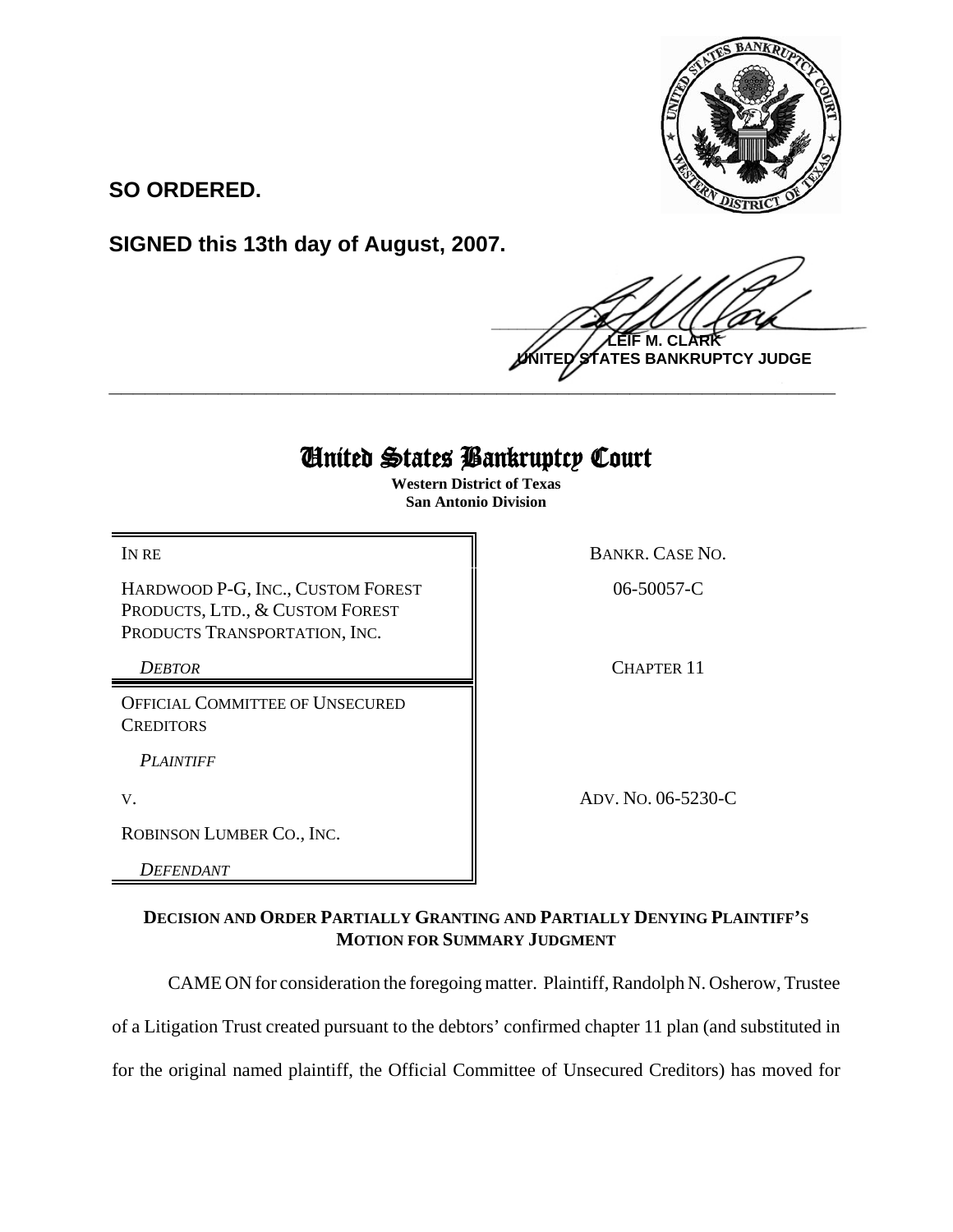Summary Judgment that certain transfers made by the Debtor to the Defendant, a creditor, are preferences under section 547(b) of the Bankruptcy Code. The Plaintiff has also moved for summary judgment that the affirmative defenses pled by Defendant under section 547(c) be denied for lack of evidence. The Defendant filed a response which addresses only its ordinary course of business defense under 547(c)(2).

Rule 56(c) of the Federal Rules of Civil Procedure states that summary judgment is proper when the summary judgment papers show "there is no genuine issue as to any material fact and that the moving party is entitled to judgment as a matter of law." FED.R.CIV. P. 56(c); *See also Celotex Corp. v. Catrett*, 477 U.S. 317, 323 (1986). With regard to the Plaintiff's motion for summary judgment that the transfers complained of are preferences under section 547(b), the Plaintiff was required to make out its *prima facie* preference claim by presenting summary judgment evidence that:

- 1. There was a transfer
- 2. of an interest of the debtor in property
- 3. for the benefit of a creditor
- 4. for or on account of an antecedent debt
- 5. while the debtor was insolvent
- 6. made within 90 days before the date of filing the petition
- 7. that enables such creditor to receive more than such creditor would receive in a Chapter
- 7 liquidation if the transfer had not been made.

*See* 11 U.S.C. § 547(b).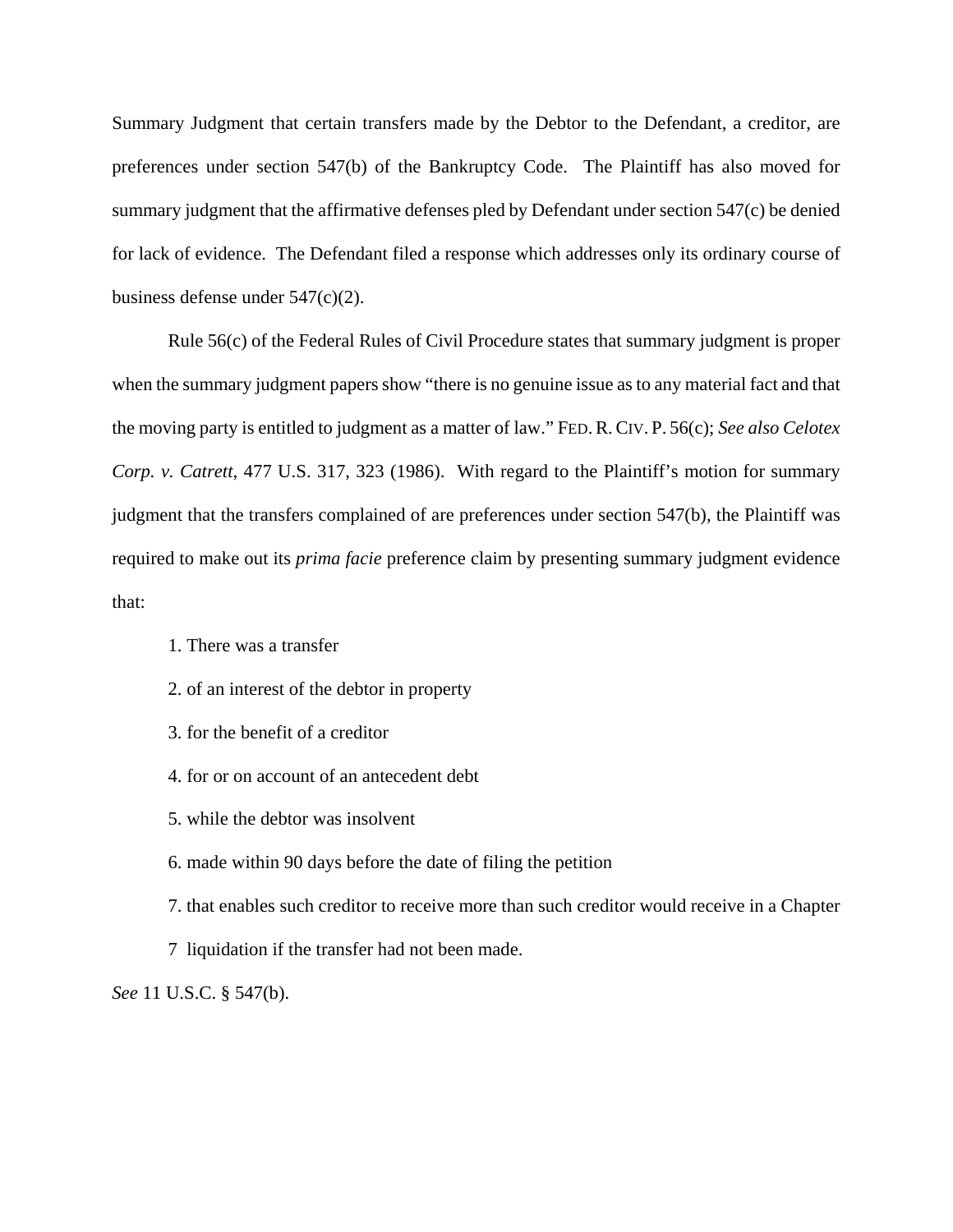The Plaintiff has provided summary judgment evidence sufficient to make out a *prima facie* case under section 547(b). The transfers to the Defendant were by check from the Debtors' general operating account. This constitutes a transfer of an interest of the debtor in property, satisfying the first two elements. [Doc #22, Exhibit A-1]. The Defendant admits that it is a creditor of the Debtor. [Doc #22, Exhibit C, Request for Admissions 3]. The Defendant admits that the transfers were made on account of an antecedent debt. [Doc #22, Exhibit C, Request for Admissions 5]. There is a presumption of insolvency within 90 days of filing the bankruptcy petition. 11 U.S.C. § 547(f). In the absence of any evidence that the Debtors were solvent at the time of the transfers, the Plaintiff is entitled to rely upon the presumption of insolvency and there is no material issue as to the Debtors' insolvency. *Sandoz v. Fred Wilson Drilling Co. (In re Emerald Oil co.)*, 695 F.2d 833, 838 (5th Cir. 1983); *See* FED. R. EVID. 301. The Defendant has failed to provide any evidence of solvency and thus the presumption of insolvency can be relied upon by the Plaintiff in this case. The date of transfer under 547(b) is the date the Debtors' check was honored by the Debtors' bank. *Barnhill v. Johnson*, 503 U.S. 393, 394-95 (1992); *See* FED.R.EVID.301. The Plaintiff has provided copies of the cleared checks in Exhibits A-1 and A-2. [Doc #22]. This evidence indicates that the checks cleared the Debtors' bank within the 90 day preference period. The Plaintiff has also provided an affidavit by the Trustee in this case, Randolph N. Osherow in Exhibit A which states that the distribution to unsecured creditors will be less than 100%. [Doc #22, Exhibit A]. The Defendant in this case is an unsecured creditor and the antecedent debt paid during the preference period constituted unsecured debt. The transfers at issue paid the Defendant 100% of the amount of the unsecured debt which they were intended to repay. Since the trustee has indicated that he expects the unsecured creditors to recover less than 100%, the Defendant has recovered more than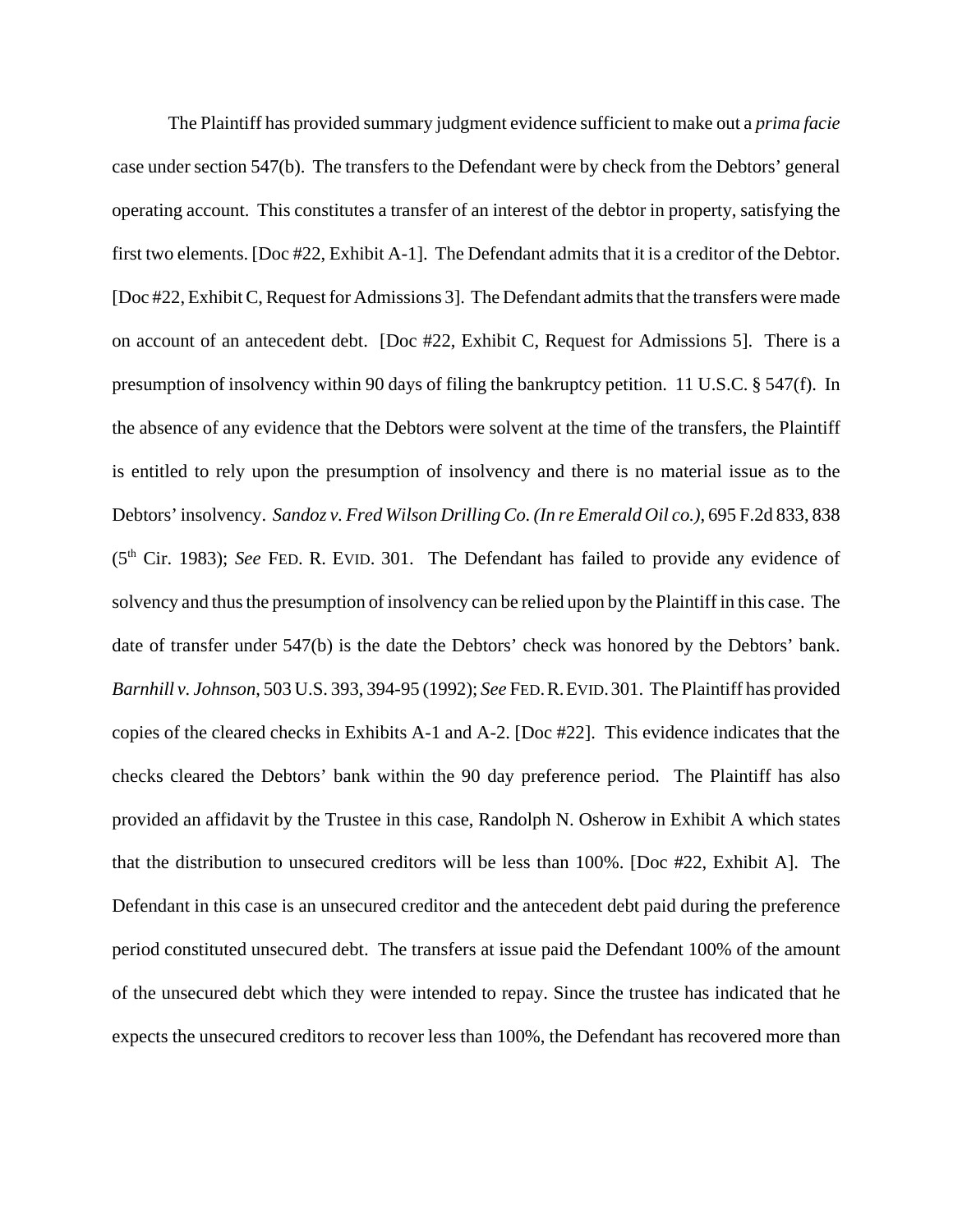it would have if the transfers had not been made. Accordingly, there is evidence sufficient to make out Plaintiff's *prima facie* case for all of the elements of a preference under section 547(b).

The Defendant's response does not even address Plaintiff's motion for summary judgment under 547(b) much less raise any countervailing evidence to raise a material issue of fact. Thus summary judgment is appropriate as to Plaintiff's cause of action under 547(b).

Plaintiff has moved for summary judgment on Defendant's affirmative defenses under 547(c). Defendant did not plead the affirmative defenses of purchase money security interest under  $547(c)(3)$  or new value under  $547(c)(4)$ . These defenses are therefore waived, and the court need not consider them further. *See* FED. R. CIV. P. 8(c); *Henry v. First Nat. Bank of Clarksdale*, 595 F. 2d 291, 298 (5<sup>th</sup> Cir. 1986).

Plaintiff has also moved for summary judgment on the affirmative defenses of contemporaneous exchange for new value under  $(c)(1)$  and ordinary course of business under  $(c)(2)$ . "The moving party on a summary judgment motion need not produce evidence, but simply can argue that there is an absence of evidence by which the nonmovant can prove his case." CHARLES ALAN WRIGHT &ARTHUR R.MILLER,10AFEDERAL PRACTICE AND PROCEDURE §2720(3d ed. 1998); *See also Celotex Corp. v. Catrett*, 477 U.S. 317, 325 (1986). The Plaintiff's motion for summary judgment points out the Defendant's lack of evidence to support its affirmative defenses. Once the moving party has pointed out the lack of evidence by the party bearing the burden, the nonmoving party then must go beyond the pleadings and designate "specific facts showing that there is a genuine issue for trial." *Celotex Corp.*, 477 U.S. at 324. In regard to the contemporaneous exchange defense under 547(c)(1), the Defendant's response does not even address Plaintiff's motion for summary judgment and has failed to designate any facts to show a genuine issue for trial as to that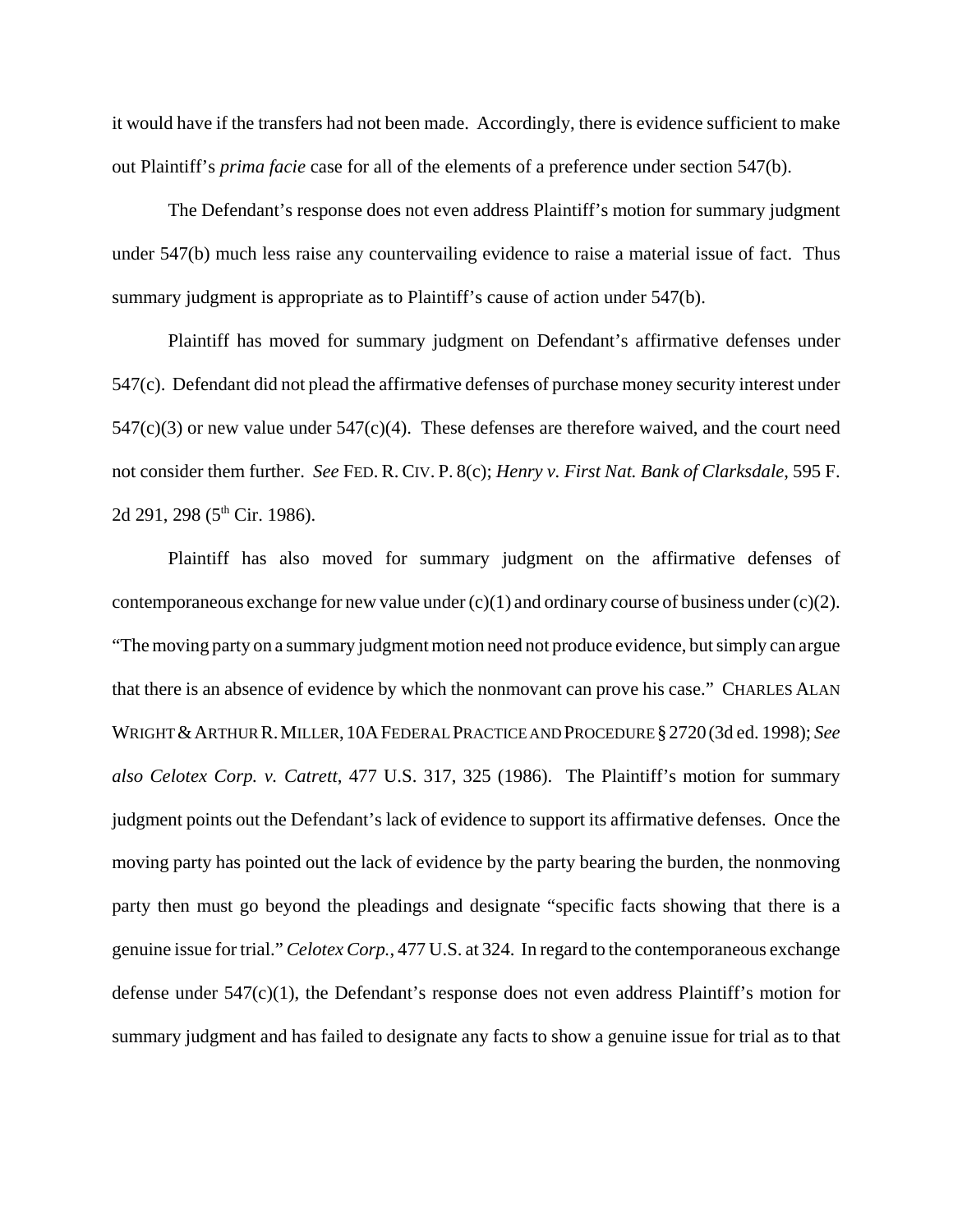defense. Thus, summary judgment for the Plaintiff is appropriate for the Defendant's affirmative defense under section 547(c)(1).

Defendant *did* respond to Plaintiff's motion for summary judgment in regard to its ordinary course of business defense under section  $547(c)(2)$  and offered corresponding summary judgment evidence in support. The issue is whether the Defendant's summary judgment evidence is sufficient to raise a genuine issue of material fact.

The relevant evidence offered by the Defendant includes the following. The Defendant provides an affidavit indicating the longstanding business relationship and the common occurrence of late payments between the Debtor and the Defendant. [Doc #27, Appendix A]. The Defendant also provides business records indicating a history of transactions between the Debtor and the Defendant [Doc #27, Appendix B]. The business records tend to show that untimely and late payments were routinely made by the Debtor to the Defendant. The evidence also contains an affidavit asserting that late payments are common in the industry. [Doc #27, Appendix A].

The Bankruptcy Abuse Prevention and Consumer Protection Act (BAPCPA) changed Section 547 (c)(2) effective as to cases filed after October 17, 2005. This case was filed on January 9, 2006. The current law describing the ordinary course of business defense requires the payment be of a debt "incurred by the debtor in the ordinary course" between the debtor and the transferee. U.S.C. § 547(c)(2). However, it differs from the pre BAPCPA version by allowing a Defendant seeking to prove the ordinary course of business defense to prove either the subjective prong under  $(c)(2)(A)$  *or* the objective prong under  $(c)(2)(B)$  rather than requiring both prongs to be proven as was required by the law prior to the 2005 Act. Of course, this makes the Defendant's job easier.

To satisfy the first requirement, "in payment of a debt incurred by the debtor in the ordinary course" between the debtor and the transferee (Defendant), the court may consider several factors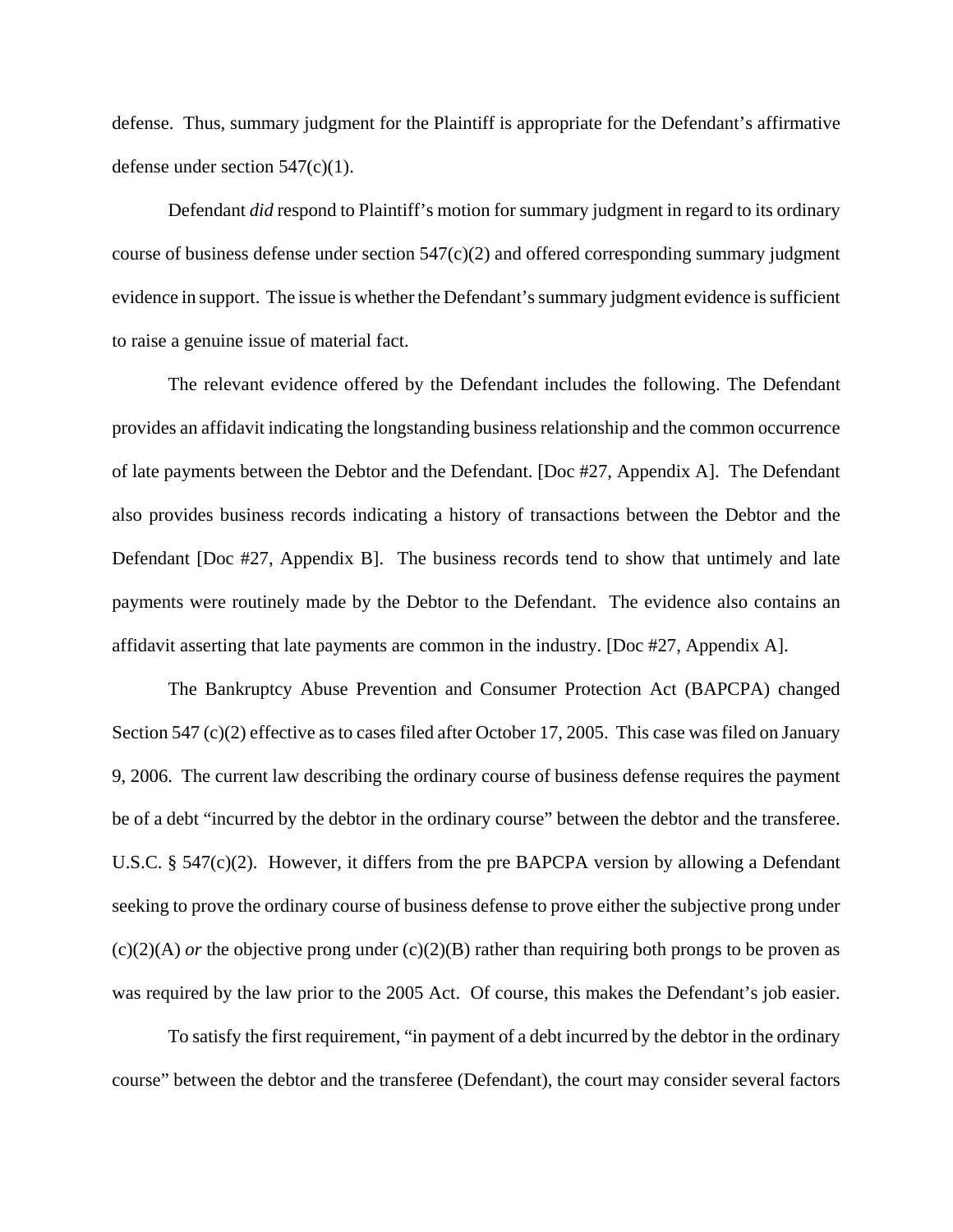including the length of time the parties have engaged in this type of dealing, whether there was unusual behavior by the debtor, and whether there was collection action taken or advantage gained by the creditor. *See In re Hechinger Inv. Co. of Delaware, Inc.*, 320 B.R. 541, 548 (Del. 2004). The Defendant has provided evidence of an extensive relationship between the Debtor and the Defendant and has shown that late payment was common by the Debtor. There is no evidence in the record that collection actions were taken by the creditor. This evidence tends to indicate that the transfers in this case were in the ordinary course. Thus, Defendant has raised a genuine issue of material fact as to these elements.

The Defendant must also produce evidence supporting either the subjective prong under  $(b)(2)(A)$  or the objective prong under  $(b)(2)(B)$ . To satisfy the subjective prong, "made in the ordinary course of business" between the Debtor and the transferee, "the court must make a subjective inquiry about whether the payment of a debt was made in the ordinary course of business of the debtor and the transferee." *In re Tolona Pizza Products, Corp.*, 3 F.3d 1029, 1032 (7<sup>th</sup> Cir. 1993). The Defendant has presented evidence that tends to indicate that the transfers complained of were ordinary because there was a longstanding relationship between the parties and that late payments were routine in this relationship. The Defendant has raised a genuine issue of material fact as to this matter.

The other "relevant inquiry is "objective"; that is to say, we compare the credit arrangements between other similarly situated debtors and creditors in the industry to see whether the payment practices at issue are consistent with what takes place in the industry." *In re Gulf City Seafoods, Inc.*, 296 F. 3d 363, 368 ( $5<sup>th</sup>$  Cir. 2002). There must be some basis in the practices in the industry to authenticate the credit arrangement at issue. *Id.* at 369. Testimony of the transferee's company representatives about practices in the industry is sufficient to meet this burden. *Id.* at 368. The